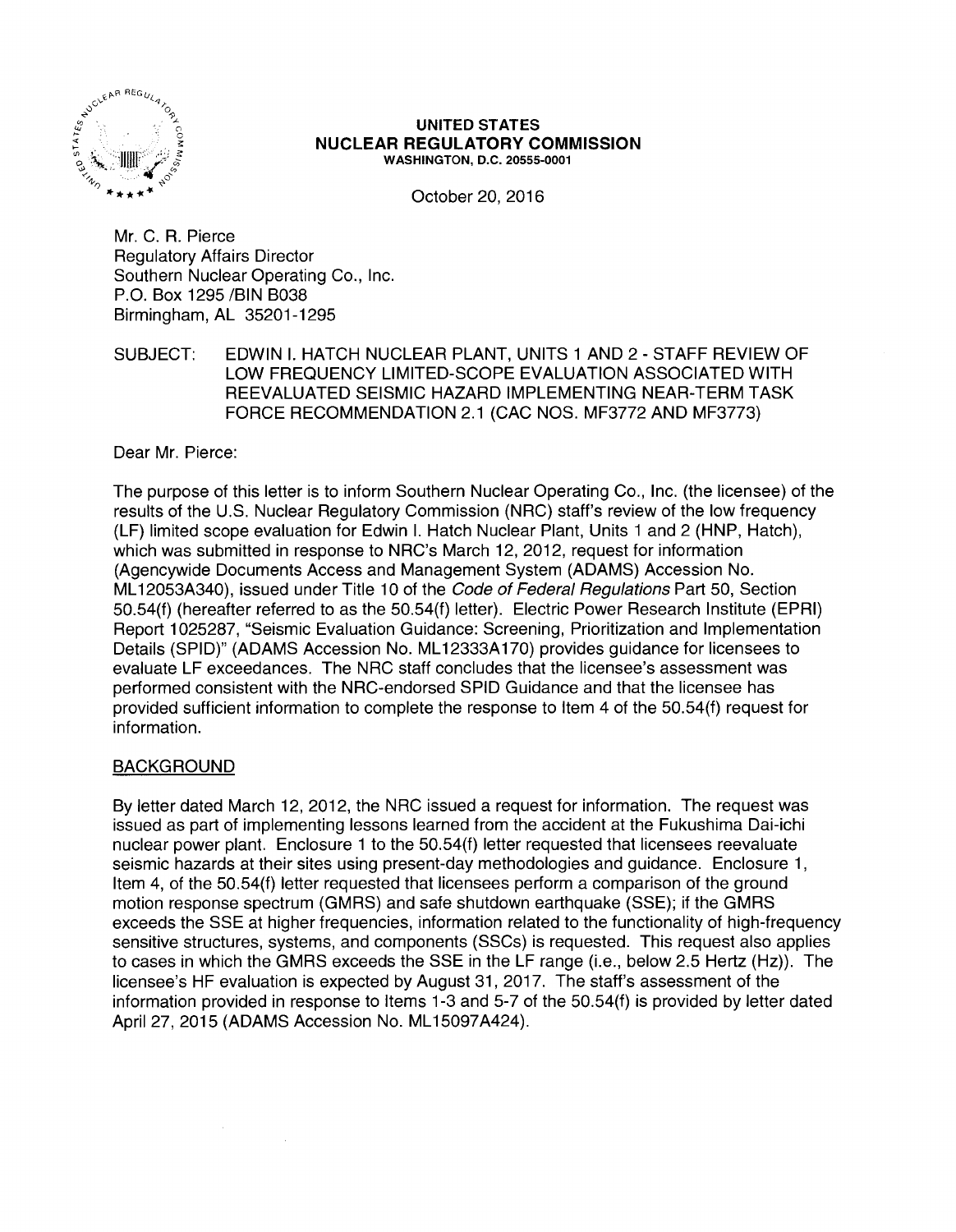C. Pierce - 2 -

By letter dated October 27, 2015 (ADAMS Accession No. ML 15194A015), the NRG staff stated that a limited-scope LF evaluation for HNP was expected by December 31, 2016. The licensee's HF evaluation is expected by August 31, 2017

# REVIEW OF LICENSEE LIMITED-SCOPE LOW FREQUENCY EVALUATION

By letter dated August 10, 2016 (ADAMS Accession No. ML 16223A544), SNP submitted its limited-scope LF evaluation for Hatch for NRG review.

## TECHNICAL EVALUATION

Section 3.2.1.1 of the SPID provides guidance to licensees when performing evaluations for LF exceedances at low seismic hazard sites. This section states that for these sites, licensees should identify and evaluate the seismic capacity of all safety-significant SSCs that are potentially susceptible to damage from spectral accelerations at frequencies below 2.5 Hz. Section 3.2.1.1 of the SPID provides examples of SSCs and failure modes that are considered to be potentially susceptible to damage from spectral accelerations at LF and provides criteria to evaluate the capacity of such SSCs. The staff's review consists of reviewing the licensee's approach to ensure that potentially LF susceptible SSCs are properly identified and evaluated as described in the SPID.

## 1.1 HNP Limited-Scope LF Evaluation

The licensee followed the guidance in SPID Section 3.2.1.1 when performing LF evaluations for HNP. The licensee stated that it used available information from previous and ongoing seismic evaluations to assess the seismic capacities of SSCs that were considered to be potentially susceptible to LF considerations and identify any potential safety significant vulnerabilities due to the LF exceedances. The licensee performed seismic capacity vs. demand comparisons of those SSCs listed in the SPID and for other SSCs that were identified as potentially susceptible to LF based on previous or ongoing seismic evaluations. The licensee concluded that no LF vulnerabilities exsist and that those potentially LF vulnerable SSCs were found to have seismic capacities greater than the GMRS.

## 1.2 NRG Staff Technical Assessment

The NRG staff reviewed HNP's evaluation used to address SSCs that could be susceptible to damage from spectral accelerations at LFs. The NRG staff reviewed the applicability of the licensee's approach in using previous and ongoing seismic evaluations to perform their assessment. The staff notes that these evaluations, which used ground motions greater that the GMRS, were appropriately used to identify and evaluate the respective seismic capacities of those SSCs. The staff also notes that the licensee's approach followed the guidance in the SPID.

## **CONCLUSION**

The NRG staff reviewed SNP's limited-scope low frequency evaluation. Based on its review, the NRG staff concludes that the licensee acceptably evaluated those SSCs that could be susceptible to damage from spectral accelerations at LFs.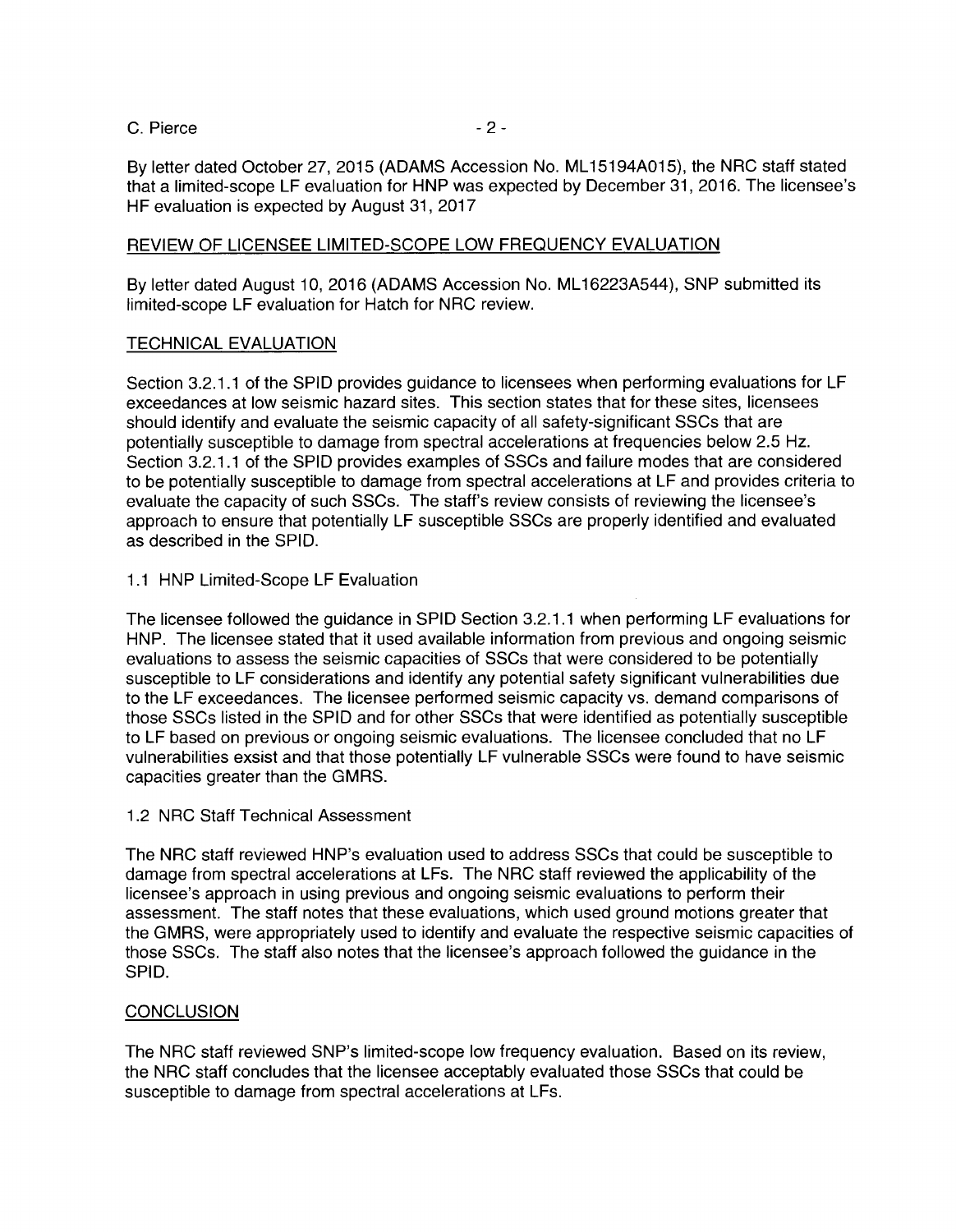C. Pierce - 3 -

In addition, the NRC staff concludes that the licensee's implementation of the LF evaluation met the SPID Guidance for HNP and therefore, the licensee responded appropriately to Item 4 in Enclosure 1 of the NRC's 50.54(f) letter.

If you have any questions, please contact me at (301) 415-1617 or via e-mail at Frankie.Vega@nrc.gov.

Sincerely,

Hazards Management Branch Frankie Vega, Project Manager Japan Lessons-Learned Division Office of Nuclear Reactor Regulation

Docket Nos. 50-321 and 50-366

cc: Distribution via Listserv